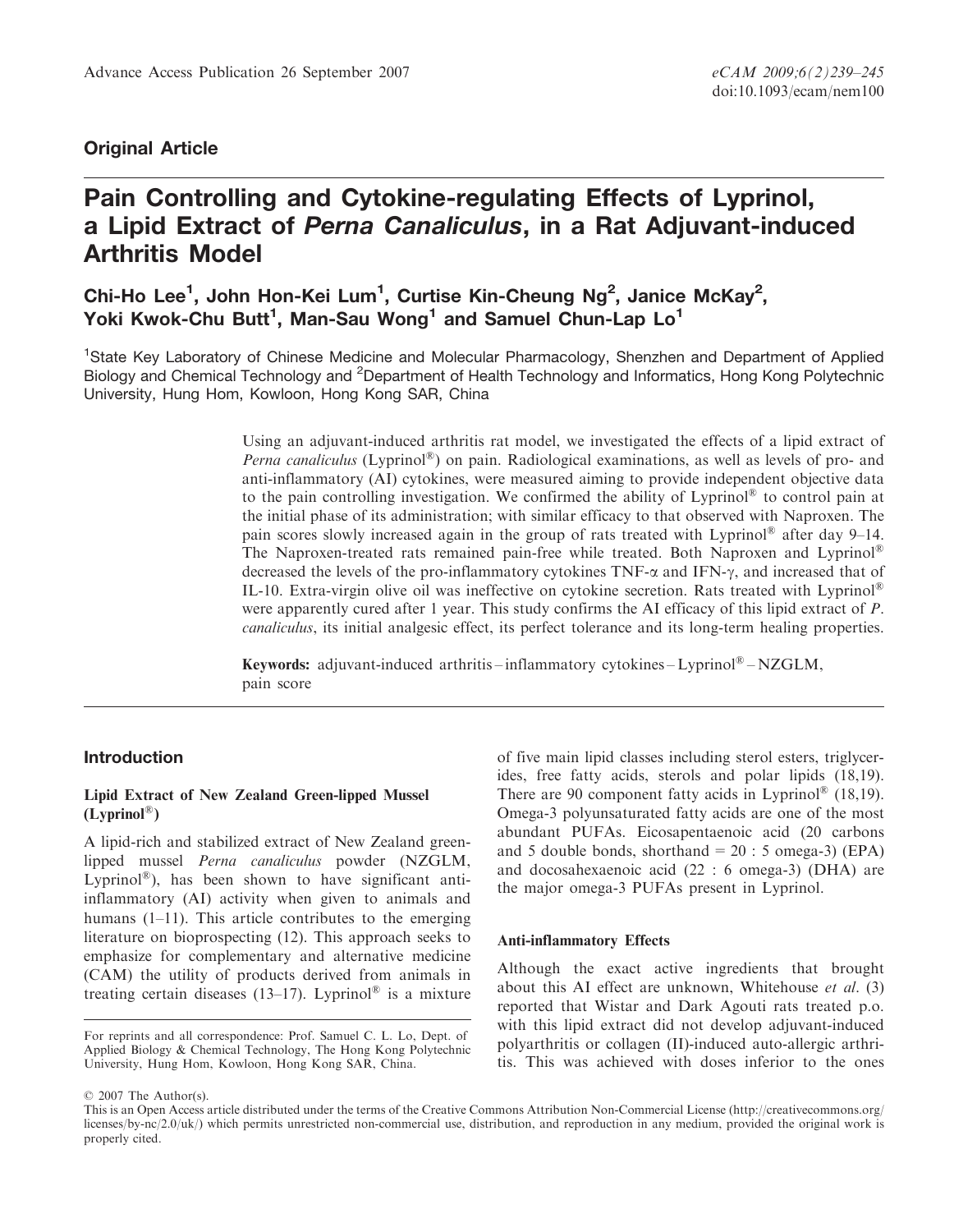of NSAIDs, and 200 times lower than other seed or fish oils (3). Further, omega-3 PUFA subfractions of this lipid extract inhibited LTB4 biosynthesis by neutrophils in vitro, and  $PGE<sub>2</sub>$  production by activated macrophages (20). Subfractions of this extract containing natural antioxidants (e.g. carotenoids) also exhibited AI activity (5). In contrast to NSAIDs, Lyprinol<sup>®</sup> is non-gastro-toxic in disease-stressed rats at  $300 \text{ mg kg}^{-1}$  p.o. (3), and does not affect platelet aggregation in both humans and rats (3).

Clinical studies, either controlled or randomized, have demonstrated that Lyprinol® has highly significant AI activity in patients with osteoarthritis (OA) (4,7,8,21), asthma (22) and other inflammatory conditions (10). Therefore, it seems that  $Lyprinol^{\circledR}$  is a reproducible, stable source of bioactive lipids with much greater potency than plant/marine oils currently used as nutritional supplements to ameliorate signs of inflammation (3,10,23). More importantly, in humans and animal subjects taking Lyprinol<sup>®</sup>, there are no reported sideeffects, even at doses up to 2500 mg per day in patients.

Given the AI activities of Lyprinol®, we were interested to know if these AI effects could be translated into paincontrolling effects. We conducted a series of experiments to understand the AI mechanism of action of this lipid extract. This article reports our findings on the pain scores and the accepted causes of pain in rats subjected to severe arthritis induced by adjuvant. In comparison to extra-virgin olive oil (vehicle/negative control) and to the NSAID Naproxen (positive control), we confirmed the pain-controlling ability of Lyprinol<sup>®</sup> at the initial phase of its administration. This ability is similar to the one observed with Naproxen. Cytokine levels in/from splenocytes of these animals, as well as radiological examination of the affected joints, were also measured to bring objective confirmation to the pain controlling investigation.

# Methods

# Chemicals

Unless stated otherwise, all chemicals were purchased from Sigma (St Louis, MO, USA). All chemicals were at least of AR grade. Organic solvents used were at least of HPLC grade.

# Induction of Inflammation in Sprague-Dawley Rats

Four groups of six 6-week-old male Sprague-Dawley (SD) rats (normal group, adjuvant-induced arthritis (AIA) group,  $AIA + Naproxen$  group and  $AIA + Lyprinol group$ ) and two groups of three 6-week old SD rats (AIA group and  $AIA + long-term Lyprinol$ feeding group, respectively) were purchased from the Central Animal Facility (CAF) of Hong Kong Polytechnic University (HKPU). All rats were kept and cared under conditions that fully met requirements of Procedures for the Care of Laboratory Animals or Animals (Control of Experiments) Regulations Chapter 340 of the Hong Kong SAR government. Ethics approval (ASESC No.04/9) was from The Animal Subjects Ethics subcommittee of the HKPU. Arthritis was induced in anesthetized rats by administration of adjuvant according to a method previously described (24,25). Briefly, on Day 0, each rat was injected into the paw of the right hind limb with  $100 \mu l$ of Freund's complete adjuvant containing  $10 \text{ mg} \text{ml}^{-1}$  of Mycobacterium butyricum (Difco, Livonia, MI, USA). Another six rats without arthritis induction were observed as a normal group.

## Products/Drug Tested Fed to the Treatment and Control Groups of Rats

Rats in the Lyprinol<sup>®</sup> (Pharmalink International Ltd, Burleigh Heads, QLD, Australia) group were fed by oral gavage at a dosage of  $25 \text{ mg}$  Lyprinol kg<sup>-1</sup> body weight. Typically, the required amount of Lyprinol was made up with olive oil (Virgin<sup>®</sup>, Bertolli, Italy) to  $300 \mu l$  and then force-fed to the rats with a stainless steel stomach tube. Three hundred micro liters of olive oil, and  $20 \text{ mg kg}^{-1}$ body weight of Naproxen were fed as vehicle and positive control. Normal chow was provided to all rats. Except for the long-term Lyprinol-feeding group, feeding of Lyprinol, olive oil and Naproxen were discontinued after the experimental period of 28 days. For the long-term Lyprinol-feeding group, the required amount of diluted Lyprinol (to a dosage of  $25 \text{ mg kg}^{-1}$  body weight) was added onto 25 g of dry rat chow. These chows were fed to rats daily. Once these chows were completely consumed, normal chows were given.

## Pain Score Measurement

The measurement of pain score was performed according to Hayashida et al. (26). The number of pain-related responses, represented by vocalizations, was recorded during 10 flexions of the tarsotibial joints of the adjuvant-injected paw. Results were expressed as the mean number of vocalizations.

## Splenocyte Preparation

At Day 14 and 28 after arthritis induction, splenocytes of each rat of group P. canaliculus, Naproxen, olive oil and control were prepared as described previously (27). Briefly, spleens were removed aseptically and minced into tiny pieces. Single cell suspensions were prepared by gentle grinding of spleen pieces in RPMI 1640 medium (Life Technologies, US). Splenocytes (mostly B- and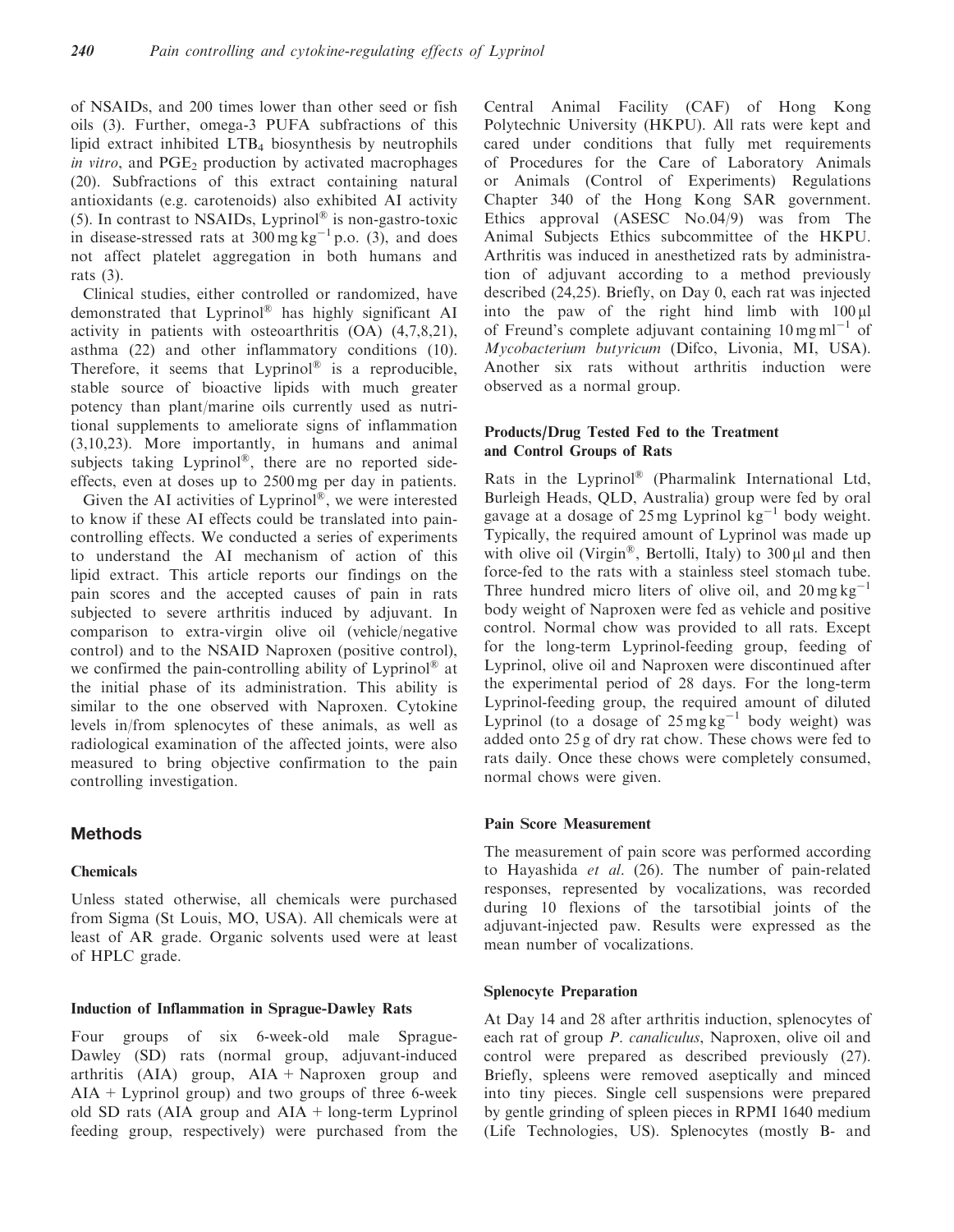T-cells) from the crude spleen cell suspension were recovered by using Ficoll-Hypaque<sup>®</sup> Plus lymphocyte isolation kit (Pharmacia Biotech, USA) as described in the manufacturer's manual. Recovered splenocytes (1.5 ml) were transferred into a sterile centrifuge tube and four volumes of pre-chilled 0.83% ammonium chloride (NH4Cl) was added and incubated for 10 min for lysis of residual erythrocytes (28). Splenocytes were recovered by centrifugation at 3000 rpm for 5 min, washed with 8 ml pre-warmed (37°C) sterile PBS buffer  $(137 \text{ mM } NaCl, 2.7 \text{ mM } KCl, 4.3 \text{ mM } Na<sub>2</sub>HPO<sub>4</sub>7H<sub>2</sub>O,$  $1.4 \text{ mM } KH_2PO_4$ , pH 7.4) and finally resuspended in appropriate volume of complete RPMI 1640 medium  $(10\%$  fetal bovine serum, 100 units m $l^{-1}$  of penicillin and  $100 \mu g \text{ m}^{-1}$  of streptomycin, supplemented with 0.3 mg/ml L-glutamine and 25 mM HEPES).

#### Cell Count and Viability Staining

Resuspended splenocytes were stained with 0.4% Trypan blue exclusion dye (0.4 g Trypan blue in 100 ml PBS buffer) at ratio 1: 1. Number of splenocytes was counted and calculated with the aid of a hemocytometer. More than 99% of splenocytes were viable. Except stated otherwise, splenocytes were diluted to a working population of  $5 \times 10^6$  cells ml<sup>-1</sup> in all experiments.

#### ELISA Assay for Cytokines

A total of  $5 \times 10^6$  splenocytes ml<sup>-1</sup> were seeded in 24-well plate; a suboptimal concentration  $(1.25 \,\mu\text{g m}^{-1})$  of lipopolysaccharide (LPS) (Sigma, St Louis, MO, USA) was used to prime the splenocyte culture. Splenocytes were incubated in 37°C incubator with 80% humidity and  $5\%$  CO<sub>2</sub> atmosphere condition. Supernatant was collected at 10 and 24 h after LPS activation and stored at -80°C until later measurement. Interleukin-10 (IL-10), tumor necrosis factor-alpha  $(TNF-\alpha)$  and interferongamma  $(IFN-\gamma)$  were measured by enzyme-liked immunosorbent assay (ELISA) (BioSource, CA, USA) as described in the user's manual.

#### Statistical Analysis

Experimental data were compared to the ones of the control group and analyzed by Student's *t*-test with one way ANOVA.

# **Results**

#### Photographic and Radiographic Analysis of AIA Rat Paws

Figure 1 shows photographs of the right hind paw of rat at different times after AIA induction. Figure 1A was taken at 14 days after AIA induction. Swelling of the whole right hind paw, especially around the tarsotibial



Figure 1. Photographic and radiographic analysis of adjuvant-induced arthritis (AIA) rats. (A) Photograph of the right hind paw taken 14 days after AIA induction. Swelling and inflammation of the paws were observed, especially around the ankle region. (B) Radiographic analysis of the same right hind paw at Day 21 after AIA induction. Note the swelling of soft tissues as well as bone deformation around the ankle region. (C) Photograph of the right hind paw in one of the representative rats in the olive oil group at 1 year after AIA induction. Toes and footpad are deformed, with multiple lesions. (D) However, rats fed with Lyprinol®-for 1 year recovered much better. Photograph of the right hind paw in one of the representative rats in the Lyprinol treatment group showed only mild joint deformation and no lesion.

joints, is significant as shown in the photo. X-ray photography of the same paw at Day 21 after AIA reveals severe periarticular soft tissue swelling, joint subluxation and periostal new bone formation (Fig. 1B). The degree of arthritis between control group and Lyprinol $<sup>®</sup>$  group shows no difference during the whole</sup> 28-day course of the experiment. However, 1 year after the induction of AIA, deformation of joints and lesions are still observable in the olive oil-control group (Fig. 1C). Conversely, deformation of joints and lesions are not visible in the Lyprinol®-long-term treatment group (Fig. 1D).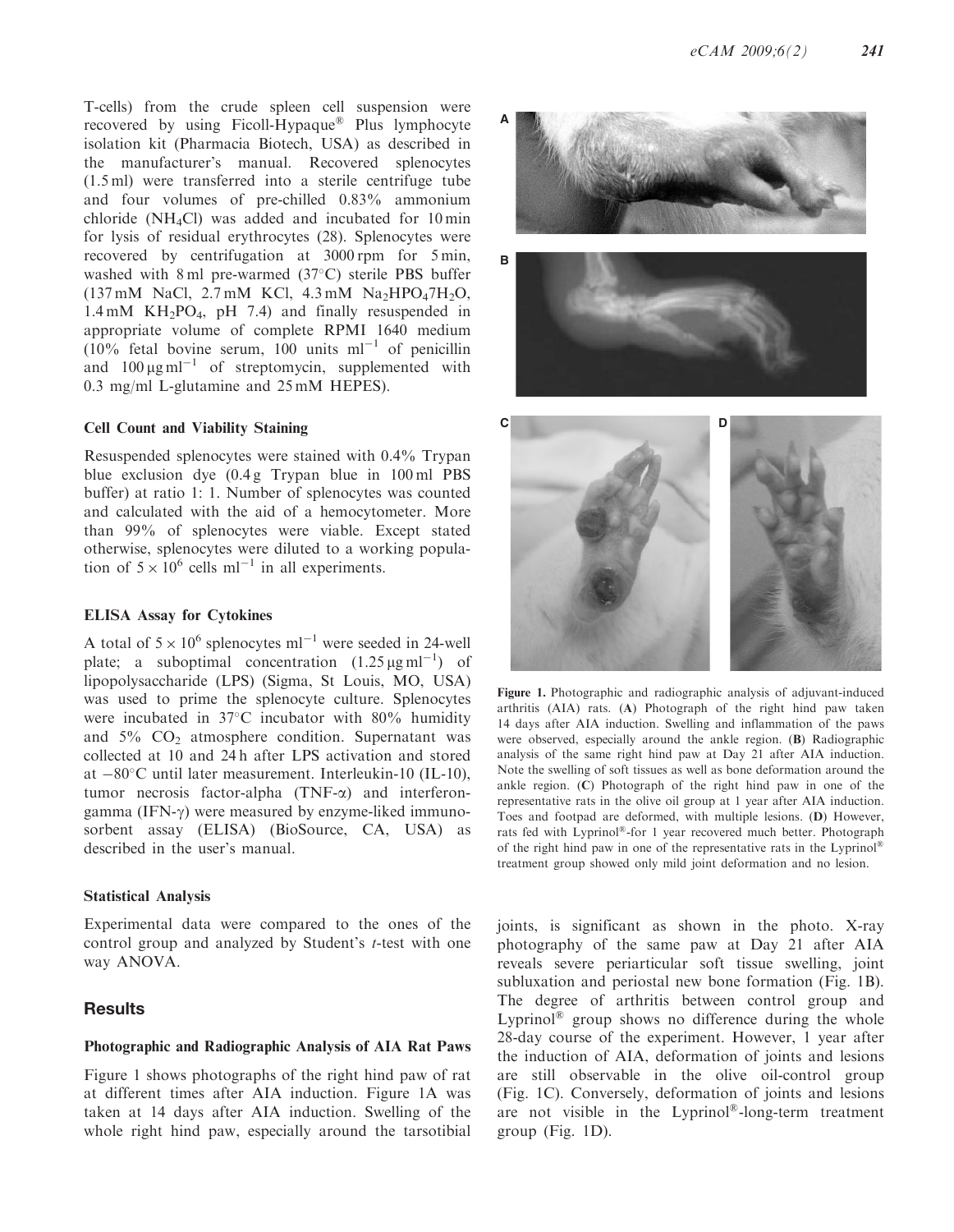

Figure 2. Mean pain score measured by 10 flexions of the tarsotibial joints of adjuvant-injected paw  $(n = 6)$ , as described in Methods. Note that Lyprinol<sup>®</sup> effectively controlled pain between Day 4 and Day 12 when compared to control and olive oil groups.

#### Pain Score Measurement

Pain score measurement is a widely used and reliable method to reflect the effectiveness of different treatments on AIA (26). It is one of the commonly used methodologies to measure level of pain (29,30,31). As shown in Fig. 2, the NSAID Naproxen effectively maintained the pain score of AIA rats at a relatively low level during the whole course of the experiment. Compared to the ones of the control and olive oiltreated groups, Lyprinol® effectively lowered the pain score of AIA rats from Day 4 to Day 26 after induction of arthritis. The effect of Lyprinol® was most pronounced between Day 4 and Day 12, with an effect comparable to that of Naproxen. The effect of Lyprinol<sup>®</sup> began to wane after Day 14, but still maintained the pain score at a significantly lowered level when compared to the control and olive oil-treated groups. Our results clearly demonstrated that Lyprinol<sup>®</sup> is very useful in controlling pain of severe arthritis, especially during the early and intermediate phase of AIA.

## Level of Pro-inflammatory Cytokines Tumor Necrosis Factor-alpha and interferon-gamma

At Day 14 after induction of arthritis, splenocytes from Lyprinol<sup>®</sup>-fed rats were harvested and pro-inflammation cytokines levels were determined. As shown in Fig. 3, TNF- $\alpha$  level of Lyprinol® group was greatly decreased from  $3.07 \pm 0.168$  to  $1.71 \pm 0.405$  ng ml<sup>-1</sup>. Besides, production of another pro-inflammatory cytokine, IFN- $\gamma$ , was significantly decreased. As shown in Fig. 4, the IFN- $\gamma$  level of the Lyprinol<sup>®</sup> group, when compared to control, was dramatically decreased from level  $10.7 \pm 0.8$  to  $3.0 \pm 0.9$  ng ml<sup>-1</sup>.



Figure 3. Amount of tumor necrosis factor-alpha (TNF- $\alpha$ ) produced by LPS-stimulated splenocytes 14 days after arthritis induction. Lyprinol<sup>®</sup> controlled the amount of TNF-a production to a level similar to the one found in rats with no arthritis, and was as effective as the NSAID Naproxen. Values shown here are mean  $\pm$  SEM (*n* = 6). \**P* < 0.05.



Figure 4. Amount of interferon-gamma  $(IFN-\gamma)$  produced by LPS-stimulated splenocytes 14 days after arthritis induction. Lyprinol<sup>®</sup> effectively reduced the amount of IFN- $\gamma$  produced, when compared to control and olive oil groups. Strikingly, Lyprinol<sup>®</sup> was even more potent than the NSAID Naproxen in controlling the IFN- $\gamma$ level. Values shown are mean  $\pm$  SEM (*n* = 6). \**P* < 0.05; \*\**P* < 0.001.

## Level of Anti-inflammatory Cytokine Interleukin-10

Figure 5 shows that the AI cytokine IL-10 increased at Day 28 after AIA. Although there is no statistically significant difference between the levels observed in the control group and the Lyprinol<sup>®</sup> group, the increase of IL-10 in the Lyprinol® group almost reached levels observed in the positive control group (Naproxen).

#### **Discussion**

Pain score measurement is a widely used and reliable method to reflect the effectiveness of different treatments on AIA (26). It is one of the commonly used methodologies to measure level of pain. AIA in the rat is a standard model accepted for the study of inflammation and its control by medications or supplements (32). We used this model in order to get a better understanding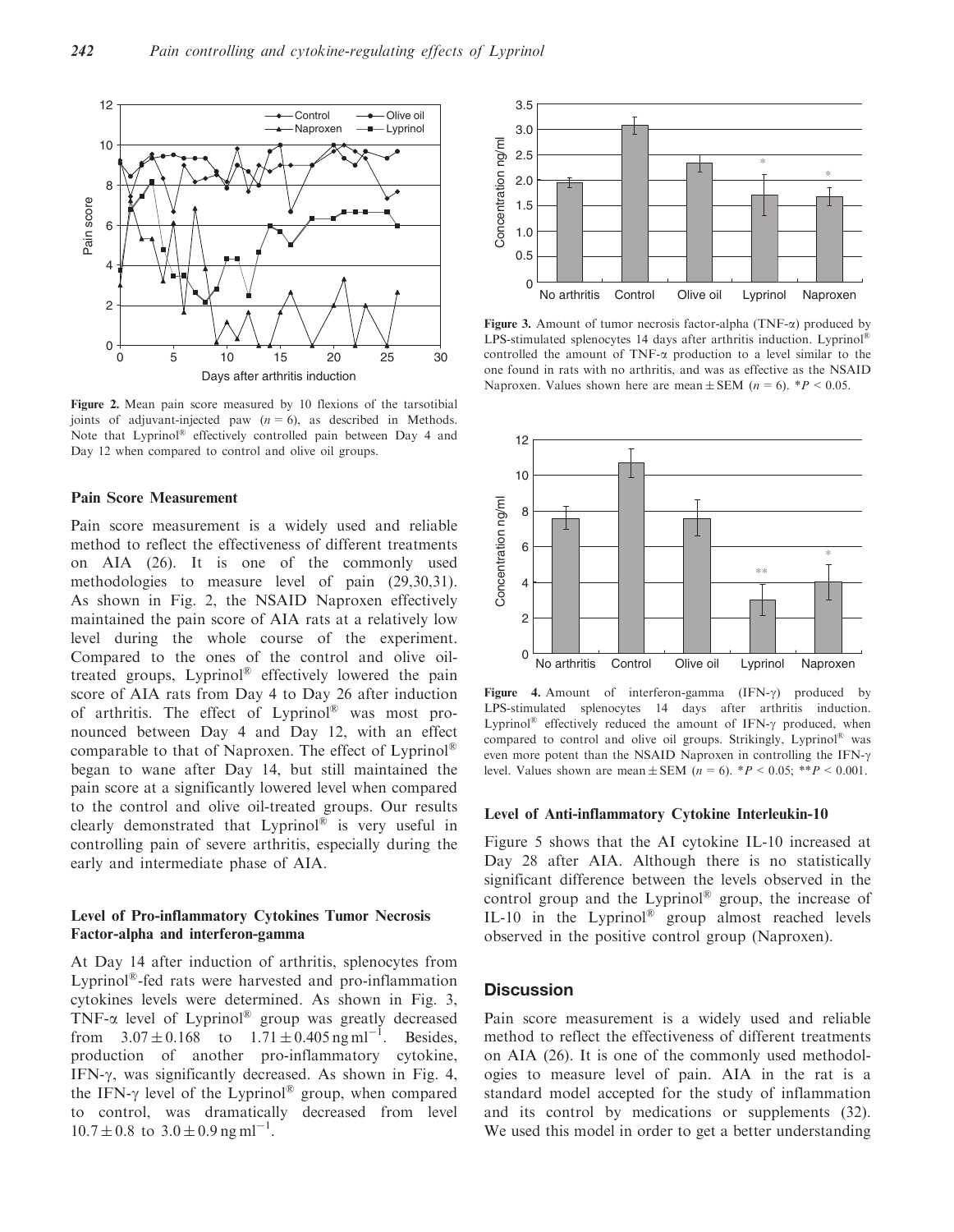

Figure 5. Amount of interleukin-10 (IL-10) produced by LPS-stimulated splenocytes after 28 days of arthritis induction. Lyprinol® can increase the amount of IL-10 production, an anti-inflammatory cytokine, although the difference was not statistically significant. Values shown are mean  $\pm$  SEM (*n* = 6).

of mechanisms resulting in AI effects of the lipid extract of P. canaliculus, the green-lipped mussel from New Zealand (Lyprinol<sup>®</sup>). A number of studies have been reported and/or published on this product in terms of its composition, its effects when compared with other drugs or lipids of diverse origins, its efficacy in several animal models and its effects on symptoms of OA and asthma.

Since the major complaint of patients suffering from acute exacerbations of chronic inflammatory disease is pain, we evaluated the analgesic effect of the lipid extract in the AIA rat model. We also measured levels of proinflammatory and anti-inflammatory cytokines. We compared results observed of Lyprinol, with a sham group (no drugs), an olive oil group (negative control), a non-steroid AI drug (NSAID) and a Naproxen (positive control) group. We also observed a group of rats as reference that were not treated with adjuvant.

Recent studies on pain, both in humans (33–36) and animals (34,37,38) have demonstrated the active role of IL-6 in inducing pain, as well as IL-1 $\beta$ , IL-8, TNF- $\alpha$ (TNF-R1 receptor) and IFN- $\gamma$ . Conversely, IL-10 is associated with control of pain.

Lyprinol<sup>®</sup> exhibits a significant effect controlling pain in several recent clinical studies. The group at the University of Hong Kong (8) conducted the first randomized controlled trial to evaluate the effects of Lyprinol<sup>®</sup>, on signs and symptoms and quality of life (QOL) of patients with knee OA. Their results showed that Lyprinol<sup>®</sup> over 6 months in patients with knee OA is perfectly tolerated and associated with a decrease in pain perception after 2 months when compared to placebo. The visual analog scale (VAS) for pain score was significantly reduced from 63.0 at baseline to 55.5 at Week 4 ( $P = 0.046$ ), 51.2 at Week 8 ( $P = 0.003$ ) and 49.7 at Week 12 ( $P = 0.001$ ). There was a greater significant reduction in VAS pain score following adjustment for change in amounts of paracetamol (acetaminophen) used in patients who received the lipid extract when compared with controls at Week 8  $(P = 0.035)$ , Week 12  $(P = 0.032)$  and Week 24  $(P = 0.045)$ .

Another multi-center clinical study in Korea on patients with OA of the hip and knee found that the average VAS score, Lequesne functional index, global assessment by patients and global assessment by physician were all significantly improved (7). After a 4- and 8-week treatment period, 53–80% of patients experienced significant pain relief, and improvement of joint function. There was no reported adverse effect during this clinical trial (7).

A third study was conducted in Germany on 50 adults with inflammatory rheumatoid arthritis (21). The number of painful joints was reduced from  $4.18 \pm 2.80$  at baseline by  $0.30 \pm 0.81$  points  $(7.2\%)$  after 6 weeks and  $0.60 \pm 1.18$  points (14.4%) after 12 weeks ( $P = 0.012$ and  $P = 0.001$ ). For a sub-parameter 'number of painful small joints', a highly significant reduction of  $9.3\%$ after 6 weeks and 18.6% after 12 weeks was observed  $(P = 0.022$  and  $P = 0.002$ ). Analgesic medications were reduced or stopped in 21 subjects who required these at the beginning of the trial.

Our study of the mean pain score measurement by ten flexions of the tarsotibial joints of adjuvant-injected paw ( $n = 6$ ) did demonstrate a significant reduction of pain in AIA rats treated with Lyprinol<sup>®</sup>, or Naproxen. However, this reduction differed according to the product used to treat the rats: pain scores in Naproxen and Lyprinol<sup>®</sup> groups initially increased; but they decreased significantly and gradually in the Lyprinol<sup>®</sup> group to reach a nadir  $(score = 2)$  at Day 8, while rats in the Naproxen group experienced a more erratic pain reduction with a significant nadir (score  $= 0$ ) at Day 9. However, the pain score started differing significantly after Day 9: the Lyprinol<sup>®</sup> group experienced a progressive increase in pain scores, reaching its initial level at Day 15; while the Naproxen group remained essentially pain-free during the rest (total  $days = 26$ ) of the experiment. This curve, transposed to the human time scale, is quasi-identical to the pain scale observed by Lau et al. (8) where the maximum reduction in pain was observed after approximately 8–12 weeks of treatment in patients with OA. It may well be due to an 'escape' mechanism from the production of pro-inflammatory cytokines that tend to increase despite treatment with Lyprinol<sup>®</sup>; it may also be due to other inflammatory mechanisms of AIA (and/or OA).

The cause of pain severity was confirmed by aspects of the inflamed paw when compared with the non-injected one, and comparative radiological images. X-rays confirmed the presence of major osteo-cartilaginous destruction as well as major swelling of the affected paw.

Pro-inflammatory cytokine production (TNF- $\alpha$ , IFN- $\gamma$ ) was significantly controlled by Lyprinol<sup>®</sup> (Day 14), as well if not better than Naproxen. IL-10, an 'anti-inflammatory' cytokine was increased in the Lyprinol<sup>®</sup> and in the Naproxen group, but did not reach statistical significance. Extra-virgin olive oil was ineffective in our study.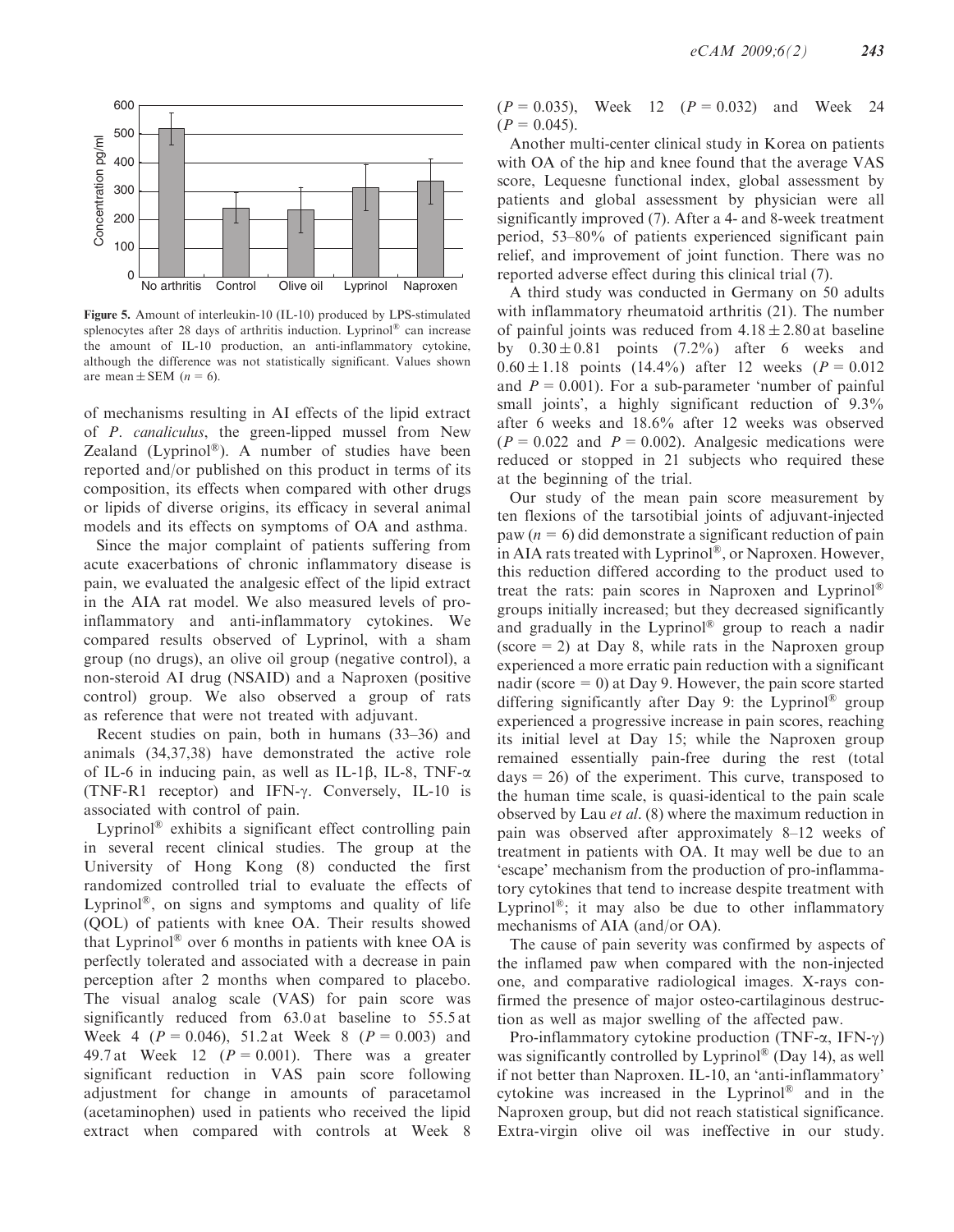More importantly, after 1 year, rats that were treated with Lyprinol® had a normal AIA paw, while untreated rats had severe inflammatory, ulcerative lesions.

# **Conclusion**

The lipid extract of *P. canaliculus* is known as a powerful AI product in animal models and human diseases (asthma, arthritis). We have confirmed in the adjuvantinduced arthritis rat model, that this product  $(Lyprino \ell^{\otimes})$ is an analgesic, as active as Naproxen during the early phase of treatment. AIA is a loco-regional highly inflammatory experimental condition, with systemic repercussions. Lyprinol® also controls as well as Naproxen the levels of pro-inflammatory cytokines (TNF- $\alpha$ , IFN- $\gamma$ ) in AIA rats; it increases the production of the AI cytokine IL-10 in AIA rats. Lyprinol® was perfectly tolerated, and AIA rats treated with Lyprinol® were lesion-free after 1 year, while untreated controls had major inflammatory, ulcerative lesions. The lipid extract of P. canaliculus seems to be uniquely safe and effective in the treatment of pain, both spontaneous (due to inflammation) and triggered by torsion of the affected joint, in AIA in rats.

## Acknowledgements

Prof. Georges M. Halpern (MD, PhD) initiated this study; organized it and helped to shape the manuscript. He should have been the leading author. We thank Pharmalink International Company Ltd, Burleigh Heads, QLD, Australia, for supplying the lipid extract of P. canaliculus (Lyprinol®) and the placebo, and for an unrestricted educational and research grant that supported our study in part.

#### References

- 1. Gibson RG, Gibson SLM, Conway V, Chappell D. Perna canaliculus in the treatment of arthritis. Practitioner 1980;224:955-60.
- 2. Speed A, Zwar D. Introducing: the Ocean mussel that packs a punch against arthritis pain. Bio/Tech News 1997.
- 3. Whitehouse MW, Macrides TA, Kalafatis N. Anti-inflammatory activity of a lipid fraction (Lyprinol®) from the N. Z. green-lipped mussel. Inflammopharmacology 1997;5:237–46.
- 4. Gibson SLM, Gibson RG. The treatment of arthritis with a lipid extract of Perna canaliculus: a randomized trial. Complement Ther Med 1998;6:122–6.
- 5. Halpern GM. Anti-inflammatory effects of a stabilized lipid extract of Perna canaliculus (Lyprinol®). Allergie Immunol (Paris) 2000;32:272–8.
- 6. Shiels IA, Whitehouse MW. Lyprinol®: anti-inflammatory and uterine relaxant activities in rats, with special reference to a model for dysmenorrhea. Allergie Immunol (Paris) 2000;32:279–83.
- 7. Cho SH, Jung YB, Seong SC, Park HB, Byun KY, Lee DC, et al. Clinical efficacy and safety of Lyprinol, a patented extract from New Zealand green-lipped mussel (Perna canaliculus) in patients with osteoarthritis of the hip and knee: a multicenter 2-month clinical trial. Allergie Immunol (Paris) 2003;35:212–6.
- 8. Lau CS, Chiu PKY, Chu EMY, Cheng IYW, Tang WM, Man RYK, et al. Treatment of knee osteoarthritis with

Lyprinol<sup>®</sup>, lipid extract of the green-lipped mussel -a double-blind placebo-controlled study. Prog Nutrition 2004;6:17–31.

- 9. Tenikoff D, Murphy KJ, Le M, Butler RN, Howarth GS, Howe PR. Lyprinol<sup>TM</sup>: a potential preventive treatment for inflammatory bowel disease (IBD). Asia Pac J Clin Nutr 2004;13 (Suppl): S94.
- 10. Halpern GM. The Inflammation Revolution. Garden City, NY, USA: Square One Publishers, 2005.
- 11. Tenikoff D, Murphy KJ, Le M, Howe PR, Howarth GS. Lyprinol<sup>®</sup> (stabilized lipid extract of New Zealand green-lipped mussel): a potential preventative treatment modality for inflammatory bowel disease. J Gastroenterol 2005;40:361–5.
- 12. Cooper EL. Bioprospecting a CAM frontier. Evid Based Complement Alternat Med 2005;2:1–3.
- 13. Balamurugan M, Parthasarathi K, Cooper EL, Ranganathan LS. Earthworm paste (Lampito mauritii, Kinberg) alters inflammatory, oxidative, haematological and serum biochemical indices of inflamed rat. Eur Rev Med Pharmacol Sci 2007;11:77–90.
- 14. Prakash M, Balamurugan M, Parthasarathi K, Gunasekaran G, Cooper EL, Ranganathan LS. Anti-ulceral and anti-oxidative properties of "earthworm paste" of *Lampito mauritii* (Kinberg) on Rattus norvegicus. Eur Rev Med Pharmacol Sci 2007;11:9–15.
- 15. Suzuki KM, Isohama Y, Maruyama H, Yamada Y, Narita Y, Ohta S, et al. Estrogenic activities of fatty acids and a sterol isolated from royal jelly. Evid Based Complement Alternat Med. doi:10.1093/ecam/ nem036.
- 16. Nigam Y, Bexfield A, Thomas S, Ratcliffe NA. Maggot therapy: the science and implication for CAM Part I—history and bacterial resistance. Evid Based Complement Alternat Med 2006;3:223–7.
- 17. Nigam Y, Bexfield A, Thomas S, Ratcliffe NA. Maggot therapy: the science and implication for CAM Part II—maggots combat infection. Evid Based Complement Alternat Med 2006;3:303–8.
- 18. Murphy KJ, Mooney BD, Mann NJ, Nichols PD, Sinclair AJ. Lipid, FA, and sterol composition of New Zealand green-lipped mussel (Perna canaliculus) and Tasmanian blue mussel (Mytilus edulis). Lipids 2002;37:587–95.
- 19. Wolyniak CJ, Brenna T, Murphy KJ, Sinclair AJ. Gas chromatography-chemical ionization-mass spectrometric fatty acid analysis of a commercial supercritical carbon dioxide lipid extract from New Zealand green-lipped mussel (Perna canaliculus). Lipids 2005;40:355–60.
- 20. Dugas B. Lyprinol inhibits LTB4 production by human monocytes. Allergie Immunol (Paris) 2000;32:284–9.
- 21. Gruenwald J, Graubaum HJ, Hansen K, Grube B. Efficacy and tolerability of a combination of Lyprinol and high concentrations of EPA and DHA in inflammatory rheumatoid disorders. Adv Ther 2004;21:197–201.
- 22. Emelyanov A, Fedoseev G, Krasnoschekova O, Abulimity A, Trendeleva T, Barnes PJ. Treatment of asthma with lipid extract of New Zealand green-lipped mussel: a randomised clinical trial. Eur Respir J 2002;20:596–600.
- 23. Murphy KJ, Mann NJ, Sinclair AJ. Fatty acid and sterol composition of frozen and freeze-dried New Zealand Green Lipped Mussel (Perna canaliculus) from three sites in New Zealand. Asia Pac J Clin Nutr 2003;12:50–60.
- 24. Kang SS, Choi SH. Prophylactic effect of plaster and cataplasm contained ketoprofen in rats with adjuvant arthritis. J Vet Sci 2001;20:65–70.
- 25. Winder CV, Lembke LA, Stephens MD. Comparative bioassay of drugs in adjuvant-induced arthritis in rats: flufenamic acid, mefenamic acid, and phenylbutazone. Arthritis Rheum 1969;12:472–82.
- 26. Hayashida K, Kaneko T, Takeuchi T, Shimizu H, Ando K, Harada E. Oral administration of lactoferrin inhibits inflammation and nociception in rat adjuvant-induced arthritis. J Vet Med Sci 2004;66:149–54.
- 27. Nakaya M, Yamasaki M, Miyazaki Y, Tachibana H, Yamada K. Estrogenic compounds suppressed interferon-gamma production in mouse splenocytes through direct cell-cell interaction. In Vitro Cell Dev Biol Anim 2003;39:383–7.
- 28. Zimecki M, Weber-Dabrowska B, Lusiak-Szelachowska M, Mulczyk M, Boratynski J, Pozniak G, et al. Bacteriophages provide